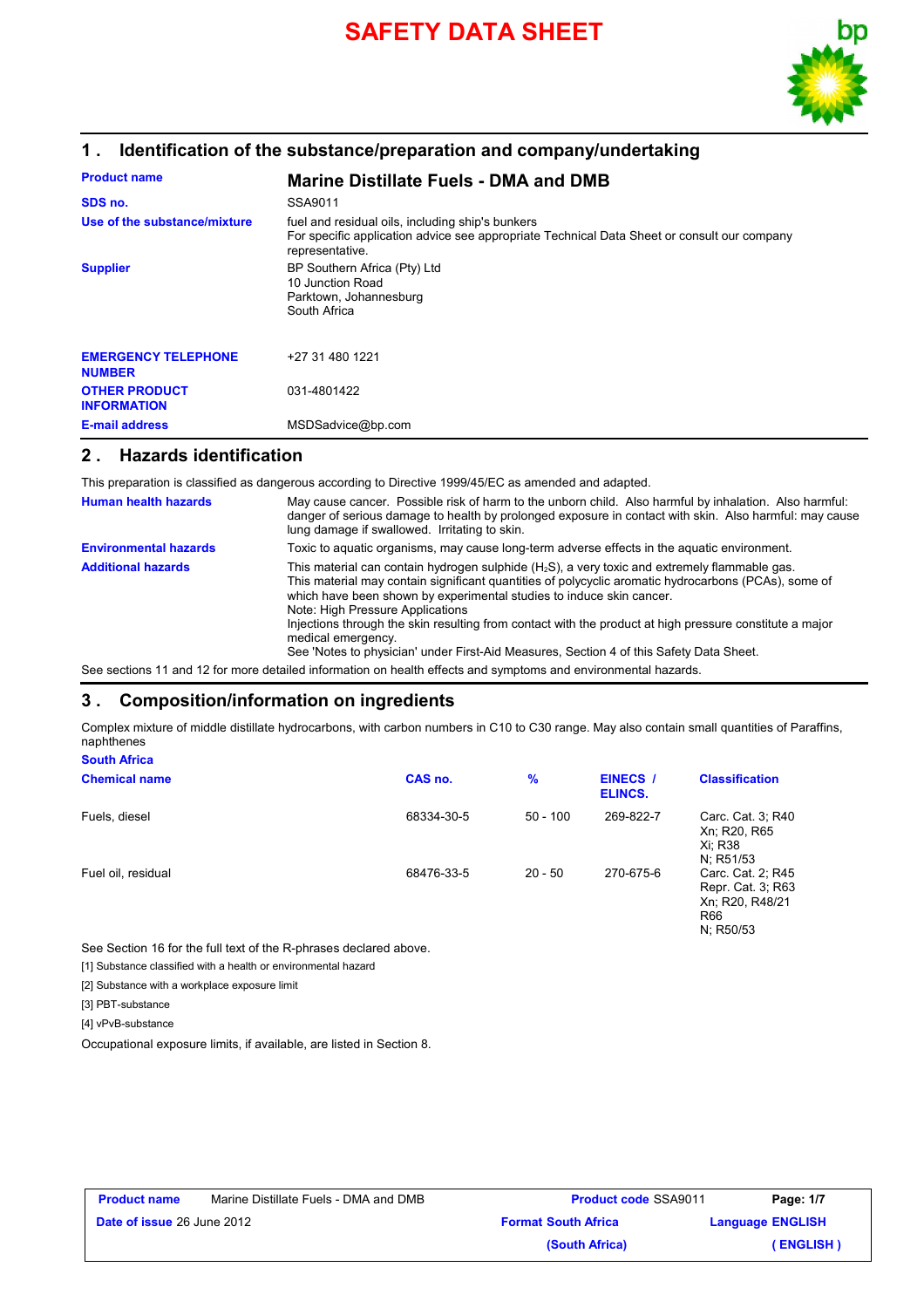## **4 . First-aid measures**

| <b>Eye contact</b>        | In case of contact, immediately flush eyes with plenty of water for at least 15 minutes. Eyelids should be<br>held away from the eyeball to ensure thorough rinsing. Check for and remove any contact lenses. Get<br>medical attention.                                                                                                                                                                                                                                                                                                          |
|---------------------------|--------------------------------------------------------------------------------------------------------------------------------------------------------------------------------------------------------------------------------------------------------------------------------------------------------------------------------------------------------------------------------------------------------------------------------------------------------------------------------------------------------------------------------------------------|
| <b>Skin contact</b>       | In case of contact, immediately flush skin with plenty of water for at least 15 minutes while removing<br>contaminated clothing and shoes. Wash clothing before reuse. Clean shoes thoroughly before reuse.<br>Get medical attention.                                                                                                                                                                                                                                                                                                            |
| <b>Inhalation</b>         | Get medical attention immediately. If inhaled, remove to fresh air. If not breathing, if breathing is irregular<br>or if respiratory arrest occurs, provide artificial respiration or oxygen by trained personnel.                                                                                                                                                                                                                                                                                                                               |
|                           | <b>EXPOSURE TO HYDROGEN SULPHIDE:</b><br>Casualties suffering ill effects as a result of exposure to hydrogen sulphide should be immediately<br>removed to fresh air and medical assistance obtained without delay. Unconscious casualties must be<br>placed in the recovery position. Monitor breathing and pulse rate and if breathing has failed, or is deemed<br>inadequate, respiration must be assisted, preferably by the mouth to mouth method. Administer external<br>cardiac massage if necessary. Seek medical attention immediately. |
| <b>Ingestion</b>          | Get medical attention immediately. Do not induce vomiting. Never give anything by mouth to an<br>unconscious person. If unconscious, place in recovery position and get medical attention immediately.<br>Aspiration hazard if swallowed. Can enter lungs and cause damage.                                                                                                                                                                                                                                                                      |
| <b>Notes to physician</b> | Treatment should in general be symptomatic and directed to relieving any effects.<br>Product can be aspirated on swallowing or following regurgitation of stomach contents, and can cause<br>severe and potentially fatal chemical pneumonitis, which will require urgent treatment. Because of the risk<br>of aspiration, induction of vomiting and gastric lavage should be avoided. Gastric lavage should be<br>undertaken only after endotracheal intubation. Monitor for cardiac dysrhythmias.                                              |
|                           | Inhalation of hydrogen sulphide may cause central respiratory depression leading to coma and death. It is<br>irritant to the respiratory tract causing chemical pneumonitis and pulmonary oedema. The onset of<br>pulmonary oedema may be delayed for 24 to 48 hours. Treat with oxygen and ventilate as appropriate.<br>Administer broncho-dilators if indicated and consider administration of corticosteroids. Keep casualty<br>under surveillance for 48 hours in case pulmonary oedema develops.                                            |

# **5 . Fire-fighting measures**

| <b>Extinguishing media</b>                 |                                                                                                                                                                                                                                                                                                                                                                                                                                                                                                               |
|--------------------------------------------|---------------------------------------------------------------------------------------------------------------------------------------------------------------------------------------------------------------------------------------------------------------------------------------------------------------------------------------------------------------------------------------------------------------------------------------------------------------------------------------------------------------|
| <b>Suitable</b>                            | In case of fire, use water fog, foam, dry chemical or carbon dioxide extinguisher or spray.                                                                                                                                                                                                                                                                                                                                                                                                                   |
| <b>Not suitable</b>                        | Do not use water jet.                                                                                                                                                                                                                                                                                                                                                                                                                                                                                         |
| <b>Hazardous decomposition</b><br>products | Decomposition products may include the following materials:<br>carbon dioxide<br>carbon monoxide<br>sulfur oxides                                                                                                                                                                                                                                                                                                                                                                                             |
| <b>Unusual fire/explosion hazards</b>      | Combustible liquid. In a fire or if heated, a pressure increase will occur and the container may burst, with<br>the risk of a subsequent explosion.                                                                                                                                                                                                                                                                                                                                                           |
| <b>Special fire-fighting</b><br>procedures | Fire water contaminated with this material must be contained and prevented from being discharged to any<br>waterway, sewer or drain. Move containers from fire area if this can be done without risk. No action shall<br>be taken involving any personal risk or without suitable training. Promptly isolate the scene by removing<br>all persons from the vicinity of the incident if there is a fire. This material is toxic to aquatic organisms.<br>Use water spray to keep fire-exposed containers cool. |
| <b>Protection of fire-fighters</b>         | Fire-fighters should wear appropriate protective equipment and self-contained breathing apparatus<br>(SCBA) with a full face-piece operated in positive pressure mode. Clothing for fire-fighters (including<br>helmets, protective boots and gloves) conforming to European standard EN 469 will provide a basic level<br>of protection for chemical incidents.                                                                                                                                              |

## **6 . Accidental release measures**

| <b>Personal precautions - For</b><br>non-emergency personnel | Eliminate all ignition sources. Immediately contact emergency personnel. No action shall be taken<br>involving any personal risk or without suitable training. Evacuate surrounding areas. Keep unnecessary<br>and unprotected personnel from entering. Do not touch or walk through spilt material. Floors may be<br>slippery; use care to avoid falling. No flares, smoking or flames in hazard area. Do not breathe vapour or<br>mist. Ensure good ventilation. Put on appropriate personal protective equipment.<br>This material can contain hydrogen sulphide (H <sub>2</sub> S), a very toxic and extremely flammable gas. Entry into |
|--------------------------------------------------------------|----------------------------------------------------------------------------------------------------------------------------------------------------------------------------------------------------------------------------------------------------------------------------------------------------------------------------------------------------------------------------------------------------------------------------------------------------------------------------------------------------------------------------------------------------------------------------------------------------------------------------------------------|
|                                                              | a confined space or poorly ventilated area contaminated with vapour, mist or fume is extremely hazardous<br>without the correct respiratory protective equipment and a safe system of work. Wear self-contained<br>positive pressure breathing apparatus (SCBA).                                                                                                                                                                                                                                                                                                                                                                             |
| <b>Personal precautions - For</b><br>emergency responders    | Entry into a confined space or poorly ventilated area contaminated with vapour, mist or fume is extremely<br>hazardous without the correct respiratory protective equipment and a safe system of work. Wear self-<br>contained breathing apparatus. Wear a suitable chemical protective suit. Chemical resistant boots. See<br>also the information in "For non-emergency personnel".                                                                                                                                                                                                                                                        |
| <b>Environmental precautions</b>                             | Storage tanks must be positioned within a bunded area. Avoid dispersal of spilt material and runoff and<br>contact with soil, waterways, drains and sewers. Inform the relevant authorities if the product has caused<br>environmental pollution (sewers, waterways, soil or air). Water polluting material. May be harmful to the<br>environment if released in large quantities.                                                                                                                                                                                                                                                           |

| <b>Product name</b>               | Marine Distillate Fuels - DMA and DMB | <b>Product code SSA9011</b> | Page: 2/7               |
|-----------------------------------|---------------------------------------|-----------------------------|-------------------------|
| <b>Date of issue 26 June 2012</b> |                                       | <b>Format South Africa</b>  | <b>Language ENGLISH</b> |
|                                   |                                       | (South Africa)              | (ENGLISH)               |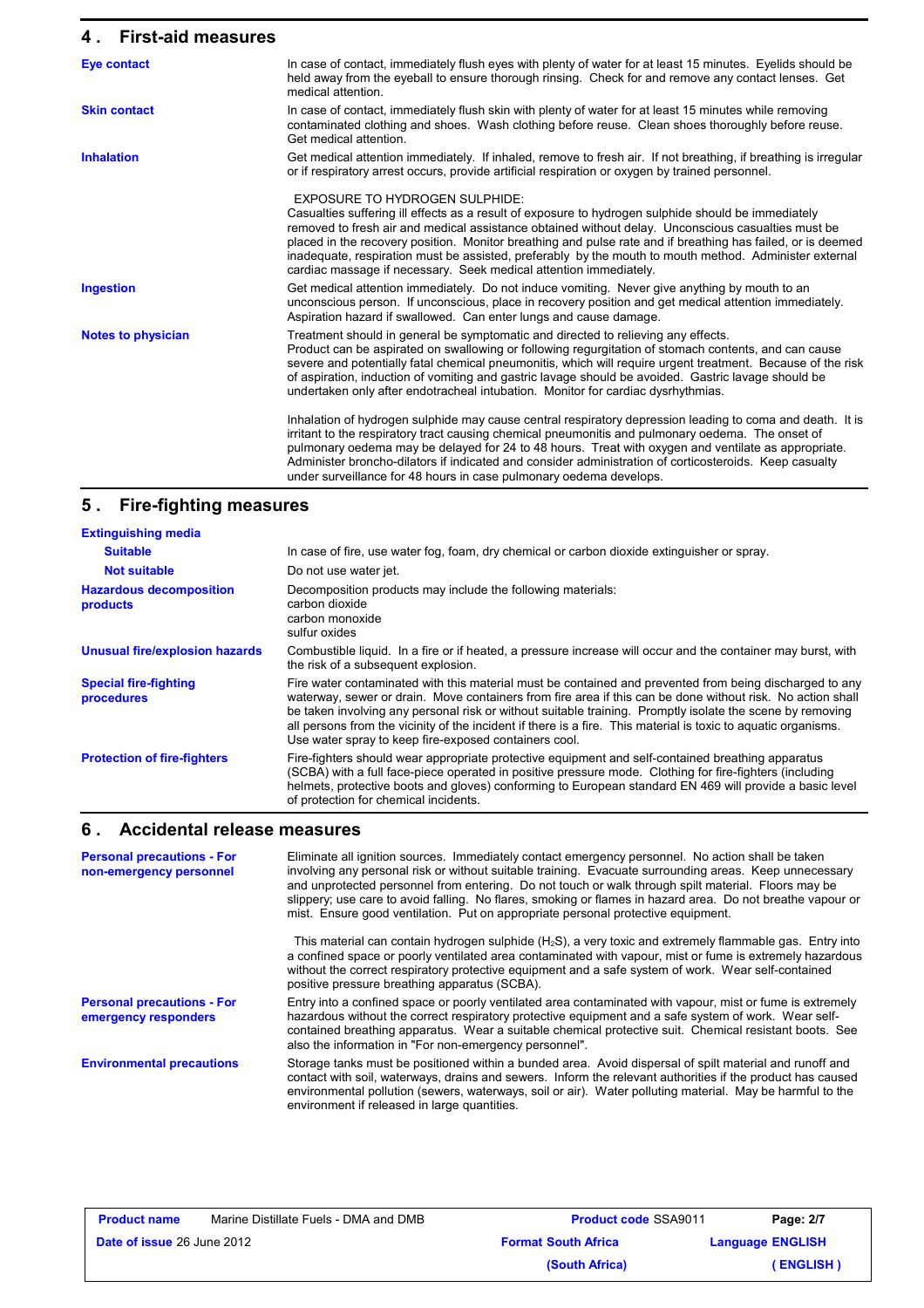| Large spill                        | Eliminate all ignition sources. Immediately contact emergency personnel. Stop leak if without risk. Move<br>containers from spill area. Approach the release from upwind. Prevent entry into sewers, water courses,<br>basements or confined areas. Dike spill area and do not allow product to reach sewage system and<br>surface or ground water. Contain and collect spillage with non-combustible, absorbent material e.g. sand,<br>earth, vermiculite or diatomaceous earth and place in container for disposal according to local regulations.<br>Use spark-proof tools and explosion-proof equipment. Contaminated absorbent material may pose the<br>same hazard as the spilt product. Dispose of via a licensed waste disposal contractor. |
|------------------------------------|-----------------------------------------------------------------------------------------------------------------------------------------------------------------------------------------------------------------------------------------------------------------------------------------------------------------------------------------------------------------------------------------------------------------------------------------------------------------------------------------------------------------------------------------------------------------------------------------------------------------------------------------------------------------------------------------------------------------------------------------------------|
| <b>Small spill</b>                 | Eliminate all ignition sources. Stop leak if without risk. Move containers from spill area. Absorb with an<br>inert material and place in an appropriate waste disposal container. Use spark-proof tools and explosion-<br>proof equipment. Dispose of via a licensed waste disposal contractor.                                                                                                                                                                                                                                                                                                                                                                                                                                                    |
| <b>Reference to other sections</b> | See Section 1 for emergency contact information.<br>See Section 5 for firefighting measures.<br>See Section 8 for information on appropriate personal protective equipment.<br>See Section 12 for environmental precautions.<br>See Section 13 for additional waste treatment information.                                                                                                                                                                                                                                                                                                                                                                                                                                                          |

## **7 . Handling and storage**

**Storage Do not enter storage tanks**. If entry to vessels is necessary, follow permit to work procedures. Electrical equipment should not be used unless it is intrinsically safe (i.e. will not produce sparks). Entry to any tanks or other confined space requires a full risk assessment and appropriate control measures to be put in place in conformance with appropriate regulations and industry practice on confined space entry. Explosive air/vapour mixtures can occur, particularly in unventilated or confined spaces. If hydrogen sulphide is present, the flammable limits can be from 4.3 to 45.5% by volume and its presence may promote the formation of pyrophoric iron compounds. If product comes into contact with hot surfaces, or leaks occur from pressurised fuel pipes, the vapour or mists generated will create a flammability or explosion hazard. Light hydrocarbon vapours can build up in the headspace of tanks. These can cause flammability/explosion hazards even at temperatures below the normal flash point (note: flash point must not be regarded as a reliable indicator of the potential flammability of vapour in tank headspaces). Tank headspaces should always be regarded as potentially flammable and care should be taken to avoid static electrical discharge and all ignition sources during filling, ullaging and sampling from storage tanks. Product contaminated rags, paper or material used to absorb spillages, represent a fire hazard, and should not be allowed to accumulate. Dispose of safely immediately after use. This material can contain hydrogen sulphide (H<sub>2</sub>S), a very toxic and extremely flammable gas. Vapours containing hydrogen sulphide may accumulate during storage or transport and may also be vented during filling of tanks. Hydrogen sulphide has a typical "bad egg" smell but at high concentrations the sense of smell is rapidly lost, therefore do not rely on sense of smell for detecting hydrogen sulphide. Use specially designed measuring instruments for determining its concentration. When the product is pumped (e.g. during filling, discharge or ullaging) and when sampling, there is a risk of static discharge. Ensure equipment used is properly earthed or bonded to the tank structure. Put on appropriate personal protective equipment. Avoid exposure - obtain special instructions before use. Avoid exposure during pregnancy. Do not get in eyes or on skin or clothing. Do not swallow. Aspiration hazard Can enter lungs and cause damage. Never siphon by mouth. Avoid breathing vapour or mist. Avoid contact of spilt material and runoff with soil and surface waterways. Use only with adequate ventilation. Wear appropriate respirator when ventilation is inadequate. Keep in the original container or an approved alternative made from a compatible material, kept tightly closed when not in use. Store and use away from heat, sparks, open flame or any other ignition source. Use explosion-proof electrical (ventilating, lighting and material handling) equipment. Use non-sparking tools. Take precautionary measures against electrostatic discharges. To avoid fire or explosion, dissipate static electricity during transfer by earthing and bonding containers and equipment before transferring material. Do not reuse container. Empty containers retain product residue and can be hazardous. **Handling - Protective measures Handling - Advice on general occupational hygiene** Eating, drinking and smoking should be prohibited in areas where this material is handled, stored and processed. Wash thoroughly after handling. Remove contaminated clothing and protective equipment before entering eating areas. See also Section 8 for additional information on hygiene measures.

> Eliminate all ignition sources. Keep away from heat and direct sunlight. Keep container tightly closed and sealed until ready for use. Containers that have been opened must be carefully resealed and kept upright to prevent leakage. Do not store in unlabelled containers. Separate from oxidising materials. Store in accordance with local regulations. Store in a dry, cool and well-ventilated area, away from incompatible materials (see Section 10). Store in a segregated and approved area. Use appropriate containment to avoid environmental contamination.

### **8 . Exposure controls/personal protection**

| Ingredient name     | <b>Occupational exposure limits</b>                                                    |
|---------------------|----------------------------------------------------------------------------------------|
| <b>South Africa</b> |                                                                                        |
| Fuels, diesel       | ACGIH TLV (United States). Absorbed through skin.                                      |
|                     | TWA: 100 mg/m <sup>3</sup> , (measured as total hydrocarbons) 8 hours. Issued/Revised: |
|                     | 1/2007 Form: Total hydrocarbons                                                        |
| Fuel oil, residual  | <b>ACGIH TLV (United States).</b>                                                      |
|                     | TWA: 0.2 mg/m <sup>3</sup> , (Benzene-soluble)                                         |
| Hydrogen Sulphide   | [Air contaminant]                                                                      |
|                     | DOL OEL (South Africa).                                                                |
|                     | STEL: 21 mg/m <sup>3</sup> 15 minutes. Issued/Revised: 8/1995                          |
|                     | STEL: 15 ppm 15 minutes. Issued/Revised: 8/1995                                        |
|                     | TWA: 14 mg/m <sup>3</sup> 8 hours. Issued/Revised: 8/1995                              |
|                     | TWA: 10 ppm 8 hours. Issued/Revised: 8/1995                                            |

| <b>Product name</b>               | Marine Distillate Fuels - DMA and DMB | <b>Product code SSA9011</b> | Page: 3/7               |
|-----------------------------------|---------------------------------------|-----------------------------|-------------------------|
| <b>Date of issue 26 June 2012</b> |                                       | <b>Format South Africa</b>  | <b>Language ENGLISH</b> |
|                                   |                                       | (South Africa)              | (ENGLISH)               |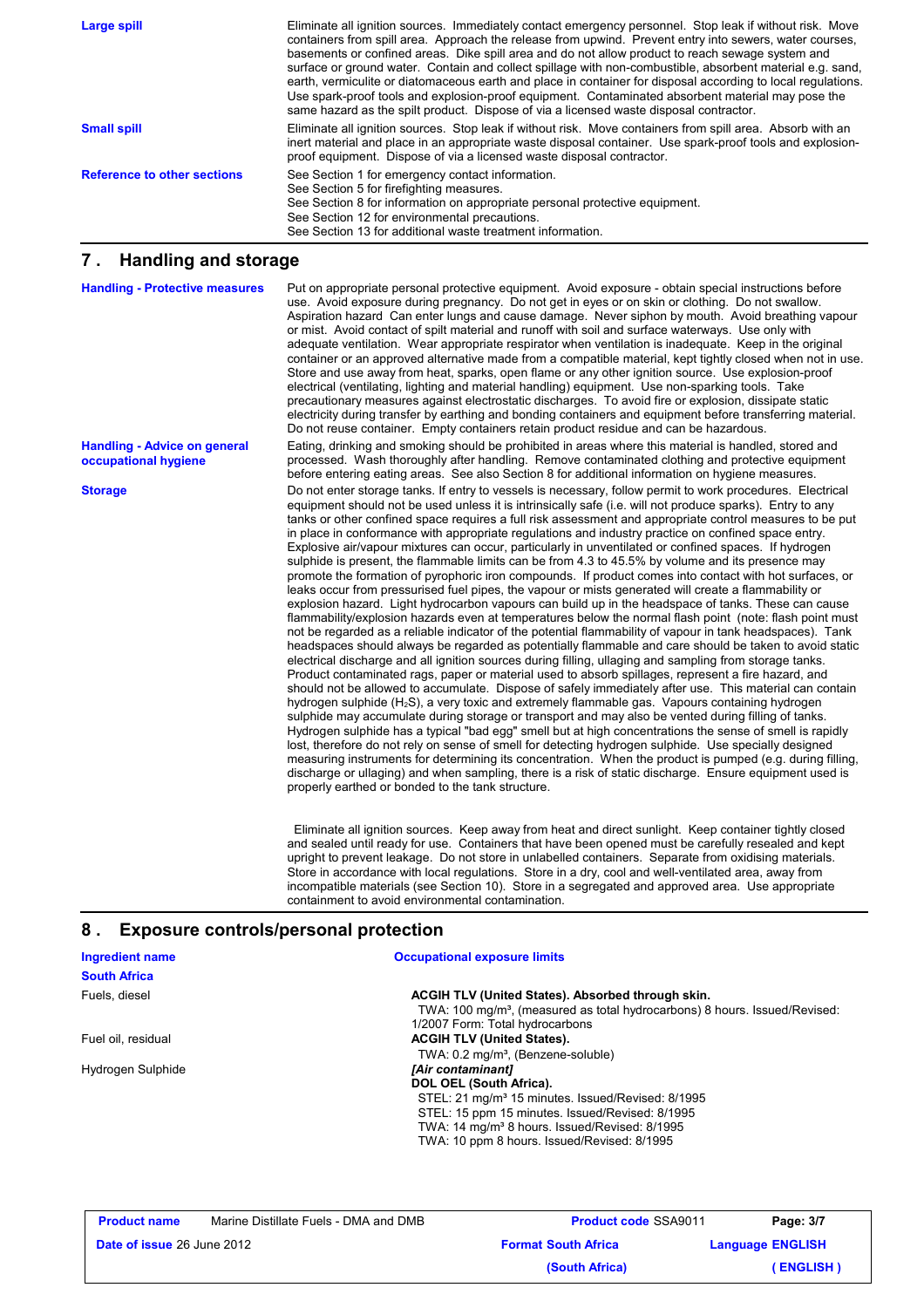### **ACGIH TLVs**

For information and guidance, the ACGIH values are included. For further information on these please consult your supplier. Whilst specific OELs for certain components may be shown in this section, other components may be present in any mist, vapour or dust produced. Therefore, the specific OELs may not be applicable to the product as a whole and are provided for guidance only.

| <b>Exposure controls</b>                 |                                                                                                                                                                                                                                                                                                                                                                                                                                                                                                                                                                                                                                                                                                                                                                                                                                                                                                                                                                                                                                                                                                                                                                                                              |
|------------------------------------------|--------------------------------------------------------------------------------------------------------------------------------------------------------------------------------------------------------------------------------------------------------------------------------------------------------------------------------------------------------------------------------------------------------------------------------------------------------------------------------------------------------------------------------------------------------------------------------------------------------------------------------------------------------------------------------------------------------------------------------------------------------------------------------------------------------------------------------------------------------------------------------------------------------------------------------------------------------------------------------------------------------------------------------------------------------------------------------------------------------------------------------------------------------------------------------------------------------------|
| <b>Occupational exposure</b><br>controls | Provide exhaust ventilation or other engineering controls to keep the airborne concentrations of vapours<br>below their respective occupational exposure limits.<br>All activities involving chemicals should be assessed for their risks to health, to ensure exposures are<br>adequately controlled. Personal protective equipment should only be considered after other forms of<br>control measures (e.g. engineering controls) have been suitably evaluated. Personal protective<br>equipment should conform to appropriate standards, be suitable for use, be kept in good condition and<br>properly maintained.<br>Your supplier of personal protective equipment should be consulted for advice on selection and<br>appropriate standards. For further information contact your national organisation for standards.<br>The final choice of protective equipment will depend upon a risk assessment. It is important to ensure<br>that all items of personal protective equipment are compatible.                                                                                                                                                                                                    |
| <b>Hygiene measures</b>                  | Wash hands, forearms and face thoroughly after handling chemical products, before eating, smoking and<br>using the lavatory and at the end of the working period. Ensure that eyewash stations and safety showers<br>are close to the workstation location.                                                                                                                                                                                                                                                                                                                                                                                                                                                                                                                                                                                                                                                                                                                                                                                                                                                                                                                                                  |
| <b>Personal protective equipment</b>     |                                                                                                                                                                                                                                                                                                                                                                                                                                                                                                                                                                                                                                                                                                                                                                                                                                                                                                                                                                                                                                                                                                                                                                                                              |
| <b>Respiratory protection</b>            | If there is a requirement for the use of a respiratory protective device, but the use of breathing apparatus<br>(independent of ambient atmosphere) is not required, then a suitable filtering device must be worn.<br>The filter class must be suitable for the maximum contaminant concentration (gas/vapour/aerosol/<br>particulates) that may arise when handling the product.                                                                                                                                                                                                                                                                                                                                                                                                                                                                                                                                                                                                                                                                                                                                                                                                                           |
| <b>Hand protection</b>                   | Wear chemical resistant gloves.<br>Recommended: Nitrile gloves.<br>Protective gloves must give suitable protection against mechanical risks (i.e. abrasion, blade cut and<br>puncture).<br>Do not re-use gloves.<br>Protective gloves will deteriorate over time due to physical and chemical damage. Inspect and replace<br>gloves on a regular basis.<br>The frequency of replacement will depend upon the circumstances of use.                                                                                                                                                                                                                                                                                                                                                                                                                                                                                                                                                                                                                                                                                                                                                                           |
| <b>Eye protection</b>                    | Chemical splash goggles.                                                                                                                                                                                                                                                                                                                                                                                                                                                                                                                                                                                                                                                                                                                                                                                                                                                                                                                                                                                                                                                                                                                                                                                     |
| <b>Skin and body</b>                     | Wear suitable protective clothing.<br>Footwear highly resistant to chemicals.<br>When there is a risk of ignition wear inherently fire resistant protective clothes and gloves.<br>Refer to standard: ISO 11612<br>When there is a risk of ignition from static electricity, wear anti-static protective clothing. For greatest<br>effectiveness against static electricity, overalls, boots and gloves should all be anti-static.<br>Refer to standard: EN 1149<br>Cotton or polyester/cotton overalls will only provide protection against light superficial contamination.<br>Work clothing / overalls should be laundered on a regular basis. Laundering of contaminated work<br>clothing should only be done by professional cleaners who have been told about the hazards of the<br>contamination. Always keep contaminated work clothing away from uncontaminated work clothing and<br>uncontaminated personal clothes.<br>When the risk of skin exposure is high (from experience this could apply to the following tasks: cleaning<br>work, maintenance and service, filling and transfer, taking samples and cleaning up spillages) then a<br>chemical protective suit and boots will be required. |

## **9 . Physical and chemical properties**

| <b>General information</b>                             |                                                                  |
|--------------------------------------------------------|------------------------------------------------------------------|
| <b>Appearance</b>                                      |                                                                  |
| <b>Physical state</b>                                  | Viscous liquid.                                                  |
| <b>Colour</b>                                          | Black.                                                           |
| <b>Odour</b>                                           | Characteristic                                                   |
| Important health, safety and environmental information |                                                                  |
| <b>Flash point</b>                                     | Closed cup: $70^{\circ}$ C (158 $^{\circ}$ F)                    |
| <b>Explosion limits</b>                                | Lower: $0.6\%$<br>Upper: $6.5%$                                  |
| <b>Vapour density</b>                                  | $>1$ [Air = 1]                                                   |
| <b>Viscosity</b>                                       | Kinematic: <14 mm <sup>2</sup> /s (<14 cSt) at 40 $^{\circ}$ C   |
| <b>Pour point</b>                                      | 0 to 6 $^{\circ}$ C                                              |
| <b>Density</b>                                         | 900 kg/m <sup>3</sup> (0.9 g/cm <sup>3</sup> ) at $15^{\circ}$ C |
| <b>Solubility</b>                                      | insoluble in water.                                              |
|                                                        |                                                                  |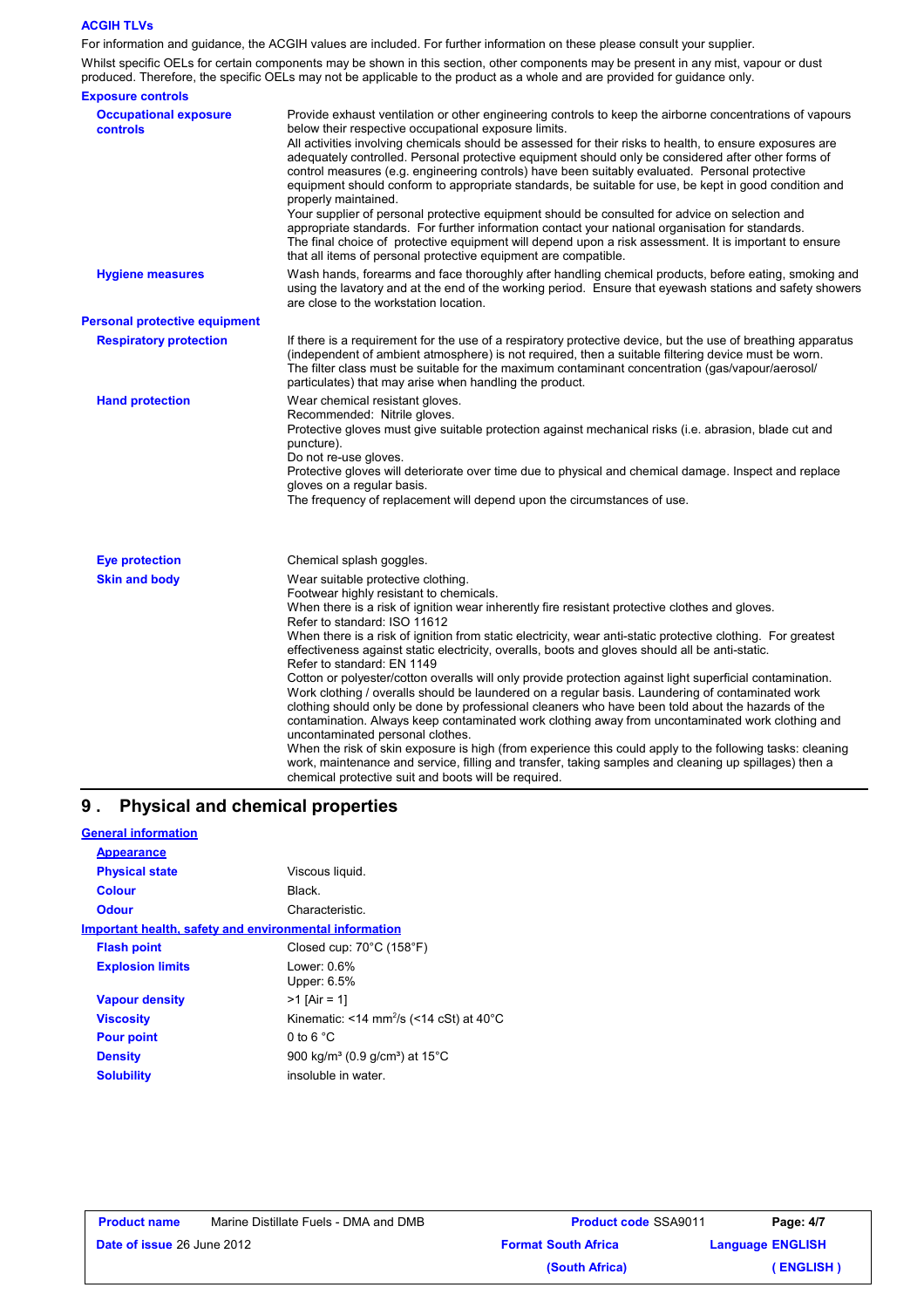# **10 . Stability and reactivity**

| <b>Stability</b>                           | The product is stable.                                                                               |
|--------------------------------------------|------------------------------------------------------------------------------------------------------|
| <b>Conditions to avoid</b>                 | Avoid all possible sources of ignition (spark or flame). Avoid excessive heat.                       |
| <b>Materials to avoid</b>                  | Reactive or incompatible with the following materials: oxidising materials.                          |
| <b>Hazardous decomposition</b><br>products | Under normal conditions of storage and use, hazardous decomposition products should not be produced. |

# **11 . Toxicological information**

| <b>Effects and symptoms</b>  |                                                                                                                                                                                                                                                                                                                                                                                                                                                                                                                                                                                                                                                                                                                                                                                                                                                                                                                                                                                                                                                                                                                                                                                                                                  |
|------------------------------|----------------------------------------------------------------------------------------------------------------------------------------------------------------------------------------------------------------------------------------------------------------------------------------------------------------------------------------------------------------------------------------------------------------------------------------------------------------------------------------------------------------------------------------------------------------------------------------------------------------------------------------------------------------------------------------------------------------------------------------------------------------------------------------------------------------------------------------------------------------------------------------------------------------------------------------------------------------------------------------------------------------------------------------------------------------------------------------------------------------------------------------------------------------------------------------------------------------------------------|
| <b>Eyes</b>                  | May cause eye irritation. Potential risk of transient stinging or redness if accidental eye contact occurs.<br>Exposure to vapour, mist or fume may cause stinging, redness and watering of the eyes. Vapour, mist or<br>fume may cause eye irritation.                                                                                                                                                                                                                                                                                                                                                                                                                                                                                                                                                                                                                                                                                                                                                                                                                                                                                                                                                                          |
| <b>Skin</b>                  | Irritating to skin. As with all such products containing potentially harmful levels of PCAs, prolonged or<br>repeated skin contact may eventually result in dermatitis or more serious irreversible skin disorders<br>including cancer.                                                                                                                                                                                                                                                                                                                                                                                                                                                                                                                                                                                                                                                                                                                                                                                                                                                                                                                                                                                          |
| <b>Inhalation</b>            | Harmful by inhalation. May be harmful by inhalation if exposure to vapour, mists or fumes resulting from<br>thermal decomposition products occurs. Vapour, mist or fume may irritate the nose, mouth and<br>respiratory tract.                                                                                                                                                                                                                                                                                                                                                                                                                                                                                                                                                                                                                                                                                                                                                                                                                                                                                                                                                                                                   |
| <b>Ingestion</b>             | Aspiration hazard if swallowed. Can enter lungs and cause damage. If swallowed, may irritate the mouth,<br>throat and digestive system. If swallowed, may cause abdominal pain, stomach cramps, nausea, vomiting<br>and diarrhoea                                                                                                                                                                                                                                                                                                                                                                                                                                                                                                                                                                                                                                                                                                                                                                                                                                                                                                                                                                                                |
| <b>Chronic effects</b>       | Harmful: danger of serious damage to health by prolonged exposure in contact with skin.<br>Vapour, mists or fumes may contain polycyclic aromatic hydrocarbons some of which are known to<br>produce skin cancer.                                                                                                                                                                                                                                                                                                                                                                                                                                                                                                                                                                                                                                                                                                                                                                                                                                                                                                                                                                                                                |
| Other chronic toxicity data  | As with all such products containing potentially harmful levels of PCAs, prolonged or repeated skin<br>contact may eventually result in dermatitis or more serious irreversible skin disorders including cancer.                                                                                                                                                                                                                                                                                                                                                                                                                                                                                                                                                                                                                                                                                                                                                                                                                                                                                                                                                                                                                 |
| <b>Carcinogenic effects</b>  | May cause cancer. Risk of cancer depends on duration and level of exposure. This material may contain<br>greater than 0.1% naphthalene. Naphthalene has been evaluated for carcinogenicity in laboratory<br>rodents in studies sponsored by the National Toxicology Program (NTP). Results of these studies show<br>some evidence of carcinogenic activity in female mice, and clear evidence of carcinogenic activity in male<br>and female rats. Tumors were observed in the lung for female mice in the nose for rats. Nonneoplastic<br>lesions of the nose and respiratory tract were also observed in these studies. Naphthalene has been<br>reported to cause developmental toxicity in mice, but developmental toxicity was not observed in NTP<br>sponsored studies in rats and rabbits. Ingestion or inhalation of naphthalene can result in hemolysis and<br>other blood abnormalities, and individuals (and infants) deficient in glucose-6-phospahate dehydrogenase<br>may be especially susceptible to these effects. Inhalation of naphthalene may cause headache and<br>nausea. Airborne exposure can result in eye irritation. Naphthalene exposure has been associated with<br>cataracts in animals and humans. |
| <b>Developmental effects</b> | Possible risk of harm to the unborn child.                                                                                                                                                                                                                                                                                                                                                                                                                                                                                                                                                                                                                                                                                                                                                                                                                                                                                                                                                                                                                                                                                                                                                                                       |

# **12 . Ecological information**

| Persistence/degradability           | Inherently biodegradable                                                                                                  |
|-------------------------------------|---------------------------------------------------------------------------------------------------------------------------|
| <b>Mobility</b>                     | Spillages may penetrate the soil causing ground water contamination. This material may accumulate in<br>sediments.        |
| <b>Bioaccumulative potential</b>    | This product is not expected to bioaccumulate through food chains in the environment.                                     |
| <b>Environmental hazards</b>        | Toxic to aguatic organisms, may cause long-term adverse effects in the aguatic environment.                               |
| <b>Other ecological information</b> | Spills may form a film on water surfaces causing physical damage to organisms. Oxygen transfer could<br>also be impaired. |

## **13 . Disposal considerations**

| <b>Disposal considerations /</b><br><b>Waste information</b> | The generation of waste should be avoided or minimised wherever possible. Waste product residues<br>should not be disposed of via the sewer but processed in a suitable effluent treatment plant. Dispose of<br>surplus and non-recyclable products via a licensed waste disposal contractor. Disposal of this product,<br>solutions and any by-products should at all times comply with the requirements of environmental<br>protection and waste disposal legislation and any regional local authority requirements. Waste packaging<br>should be recycled. Incineration or landfill should only be considered when recycling is not feasible. This<br>material and its container must be disposed of in a safe way. Care should be taken when handling<br>emptied containers that have not been cleaned or rinsed out. Empty containers or liners may retain some<br>product residues. Avoid dispersal of spilt material and runoff and contact with soil, waterways, drains and<br>sewers. |
|--------------------------------------------------------------|------------------------------------------------------------------------------------------------------------------------------------------------------------------------------------------------------------------------------------------------------------------------------------------------------------------------------------------------------------------------------------------------------------------------------------------------------------------------------------------------------------------------------------------------------------------------------------------------------------------------------------------------------------------------------------------------------------------------------------------------------------------------------------------------------------------------------------------------------------------------------------------------------------------------------------------------------------------------------------------------|
| <b>Other information</b>                                     | At sea, used or unwanted product should be stored for eventual discharge into port approved waste oil<br>disposal facilities.<br>Empty packages may contain some remaining product. Hazard warning labels are a guide to the safe<br>handling of empty packaging and should not be removed. Empty containers represent a fire hazard as<br>they may contain flammable product residues and vapour. Never weld, solder or braze empty containers.<br>Dusts generated during the removal of ash deposits from engine/boiler combustion surfaces or exhaust<br>spaces, will be harmful if inhaled and may cause nausea and eye, nose and throat irritation. Repeated<br>contact may result in serious irreversible disorders.                                                                                                                                                                                                                                                                     |

| <b>Product name</b>               | Marine Distillate Fuels - DMA and DMB | <b>Product code SSA9011</b> | Page: 5/7               |
|-----------------------------------|---------------------------------------|-----------------------------|-------------------------|
| <b>Date of issue 26 June 2012</b> |                                       | <b>Format South Africa</b>  | <b>Language ENGLISH</b> |
|                                   |                                       | (South Africa)              | (ENGLISH)               |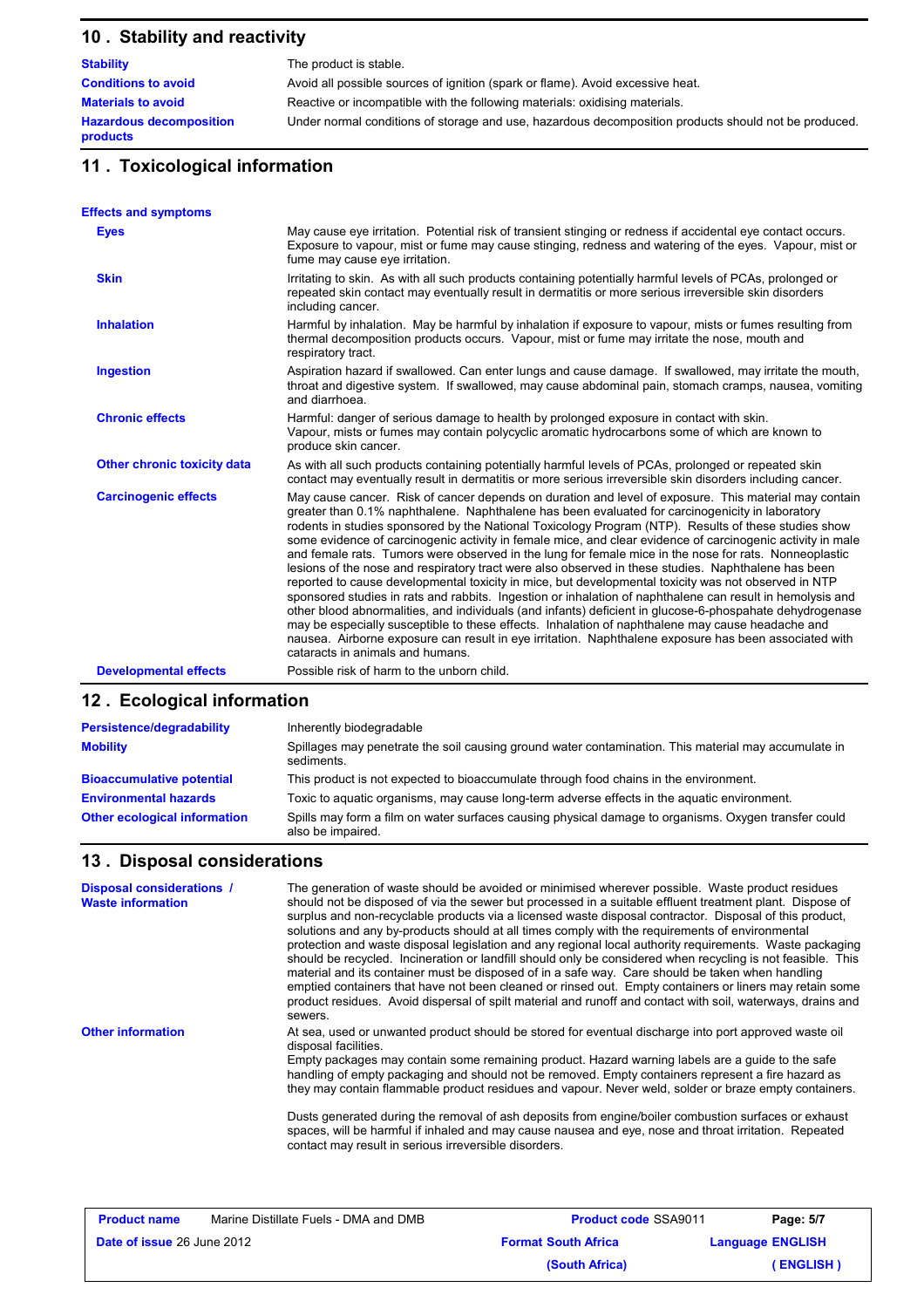Before working in combustion/exhaust spaces or handling fuel oil ash/dust the area should be thoroughly damped down with water. If this is not possible, wear full breathing apparatus or positive pressure filter sets. Protective clothing must always be worn. When inspecting combustion/exhaust spaces, wear full face dust respirator and protective clothing.

#### **Unused product**

| <b>Waste code</b> | <b>Waste designation</b> |
|-------------------|--------------------------|
| 13 07 01*         | fuel oil and diesel      |
| .<br>.            | .<br>.<br>$\cdots$<br>   |

However, deviation from the intended use and/or the presence of any potential contaminants may require an alternative waste disposal code to be assigned by the end user.

## **14 . Transport information**

### **International transport regulations**

| <b>Regulatory</b><br><b>information</b>   | <b>UN number</b> | <b>Proper shipping name</b>                  | <b>Class</b> | PG*                                   | Label                                      | <b>Additional information</b>                         |
|-------------------------------------------|------------------|----------------------------------------------|--------------|---------------------------------------|--------------------------------------------|-------------------------------------------------------|
| <b>ADR/RID</b><br><b>Classification</b>   | <b>UN 1202</b>   | <b>GAS OIL</b>                               | 3            | $\mathbf{III}$                        | $\bigstar$                                 | <b>Hazard identification</b><br>number<br>30          |
|                                           |                  |                                              |              |                                       |                                            | <b>Tunnel code</b><br>D/E                             |
| <b>ADN</b><br><b>Classification</b>       | <b>UN 1202</b>   | <b>GAS OIL</b>                               | 3            | $\mathbf{III}$                        | $\mathbf{\mathbf{\mathbf{\mathbf{\Psi}}}}$ | <b>Remarks</b><br>Table: C. Danger: 3+(N2,<br>CMR, F) |
| <b>IMDG</b><br><b>Classification</b>      | <b>UN 1202</b>   | GAS OIL. Marine pollutant (Fuels,<br>diesel) | 3            | $\mathbf{III}$                        | $\bigstar$                                 | <b>Emergency schedules</b><br>(EmS)<br>F-E, S-E       |
| <b>ICAO/IATA</b><br><b>Classification</b> | <b>UN 1202</b>   | <b>GAS OIL</b>                               | 3            | $\begin{array}{c} \hline \end{array}$ | $\bigstar$                                 |                                                       |

PG\* : Packing group

**ADR/RID Classification code:** F1 **ADN Classification code:** F1

## **15 . Regulatory information**

### **Label requirements**

**Indication of danger**

**Hazard symbol or symbols**





Dangerous for the environment

| <b>Risk phrases</b>                                              | R45- May cause cancer.<br>R63- Possible risk of harm to the unborn child.<br>R20- Also harmful by inhalation.<br>R48/21- Also harmful: danger of serious damage to health by prolonged exposure in contact with skin.<br>R65- Also harmful: may cause lung damage if swallowed.<br>R38- Irritating to skin.<br>R51/53- Toxic to aquatic organisms, may cause long-term adverse effects in the aquatic environment.                                                                                                                                                                            |
|------------------------------------------------------------------|-----------------------------------------------------------------------------------------------------------------------------------------------------------------------------------------------------------------------------------------------------------------------------------------------------------------------------------------------------------------------------------------------------------------------------------------------------------------------------------------------------------------------------------------------------------------------------------------------|
| <b>Safety phrases</b>                                            | S53- Avoid exposure - obtain special instructions before use.<br>S24- Avoid contact with skin.<br>S29- Do not empty into drains.<br>S43- In case of fire, use water fog, foam, dry chemical or carbon dioxide extinguisher or spray. Never use<br>water.<br>S45- In case of accident or if you feel unwell, seek medical advice immediately (show the label where<br>possible).<br>S61- Avoid release to the environment. Refer to special instructions/safety data sheet.<br>S62- If swallowed, do not induce vomiting: seek medical advice immediately and show this container or<br>label. |
| <b>Contains</b>                                                  | Fuels, diesel<br>Fuel oil, residual                                                                                                                                                                                                                                                                                                                                                                                                                                                                                                                                                           |
| <b>Restrictions on the</b><br><b>Marketing and Use Directive</b> | For non-fuel uses - "Restricted to Professional Users. Attention - avoid exposure - obtain special<br>instructions before use". Must be marked on packaging.                                                                                                                                                                                                                                                                                                                                                                                                                                  |
| <b>Other regulations</b>                                         |                                                                                                                                                                                                                                                                                                                                                                                                                                                                                                                                                                                               |
| <b>REACH Status</b>                                              | For the REACH status of this product please consult your company contact, as identified in Section 1.                                                                                                                                                                                                                                                                                                                                                                                                                                                                                         |
|                                                                  |                                                                                                                                                                                                                                                                                                                                                                                                                                                                                                                                                                                               |

| <b>Product name</b>               | Marine Distillate Fuels - DMA and DMB | <b>Product code SSA9011</b> | Page: 6/7               |
|-----------------------------------|---------------------------------------|-----------------------------|-------------------------|
| <b>Date of issue 26 June 2012</b> |                                       | <b>Format South Africa</b>  | <b>Language ENGLISH</b> |
|                                   |                                       | (South Africa)              | (ENGLISH )              |